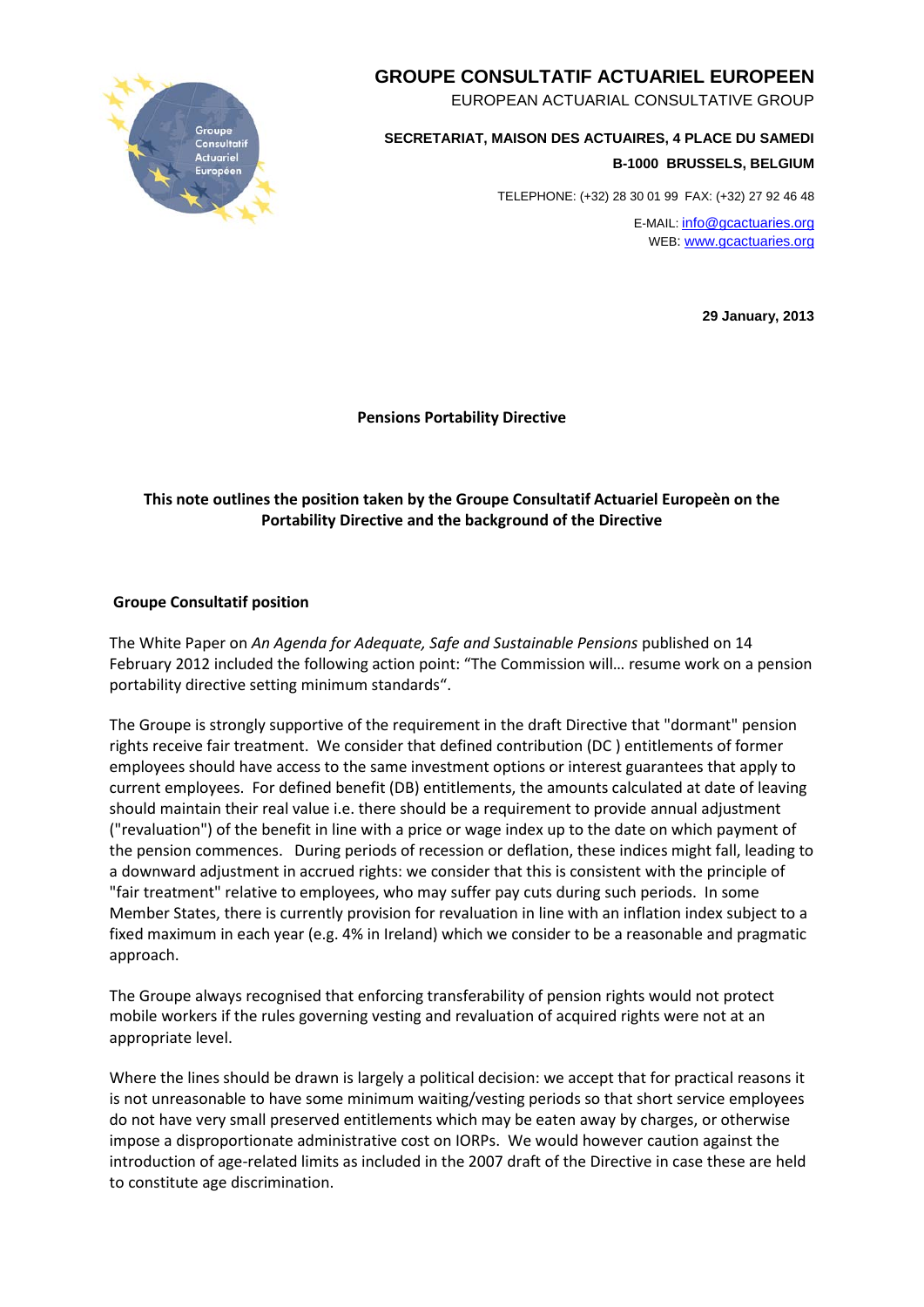The Groupe does not accept that transferability (once you have minimum vesting/revaluation provisions) between funded schemes is "technically difficult" although there are in some cases legal or tax obstacles which may need to be addressed (and presumably any tax penalties on cross border transfers that do not apply to domestic transfers are in breach of the Treaty of the Functioning of the European Union). In particular, transferability of DC rights across borders should not pose any "technical" problems (and most new pension accrual in Europe is DC).

The Groupe supports another proposal in the White Paper which would enable mobile workers to keep track of their deferred benefits in different countries which is the development of pension tracking services. If implemented successfully, this may remove some of the perceived demand for transferability.

Please see addendum for more information regarding the Groupe's views on transferability.

The Groupe:

- Supports the initiative to introduce a consistent, Europe-wide limit on the minimum conditions that individual Member States may set for the acquisition and preservation of benefits, but would recommend that such limits are not age-related in case this is considered discriminatory
- Supports the development of pension tracking services to enable mobile workers to trace their deferred benefits in other countries
- Notes that, although the directive does not include provisions in relation to transferability of entitlements
	- o There are no technical impediments to DC transfers
	- o The calculation of transfer values in respect of DB rights is not complex but we do not consider that a common transfer value basis across Europe is practical at present
	- o Offers to assist in the discussion of this aspect if and when the Commission wish to progress it.

#### **Background:**

In October 2005, the European Commission introduced a proposal for a Directive on *"improving the portability of supplementary pension rights"*. After considerable discussion and revision over several EU presidencies, an amended proposal was issued in October 2007.

The key driver is to ensure that lack of transferability of pensions is not an impediment to mobility of labour. The original proposal included a requirement that on leaving an employment, a worker must be given the right to transfer his or her acquired pension rights within the State or to another Member State, and set out a broad framework for the calculation of transfer values.

However, this was removed from the amended proposal – the preamble to the latter referenced the view of the European Parliament "to shift the focus …onto the acquisition and preservation of dormant rights and away from provisions for transfers. The European Parliament considered that the introduction of a compulsory transfer option at this time would place too great a burden on some supplementary pension schemes and would, furthermore, cause considerable technical difficulties." The relevant article was removed in the amended proposal and the title was changed to **"Proposal for a directive on the minimum requirements for enhancing worker mobility by improving the acquisition and preservation of supplementary pension rights"**.

The amended proposal focused on three aspects: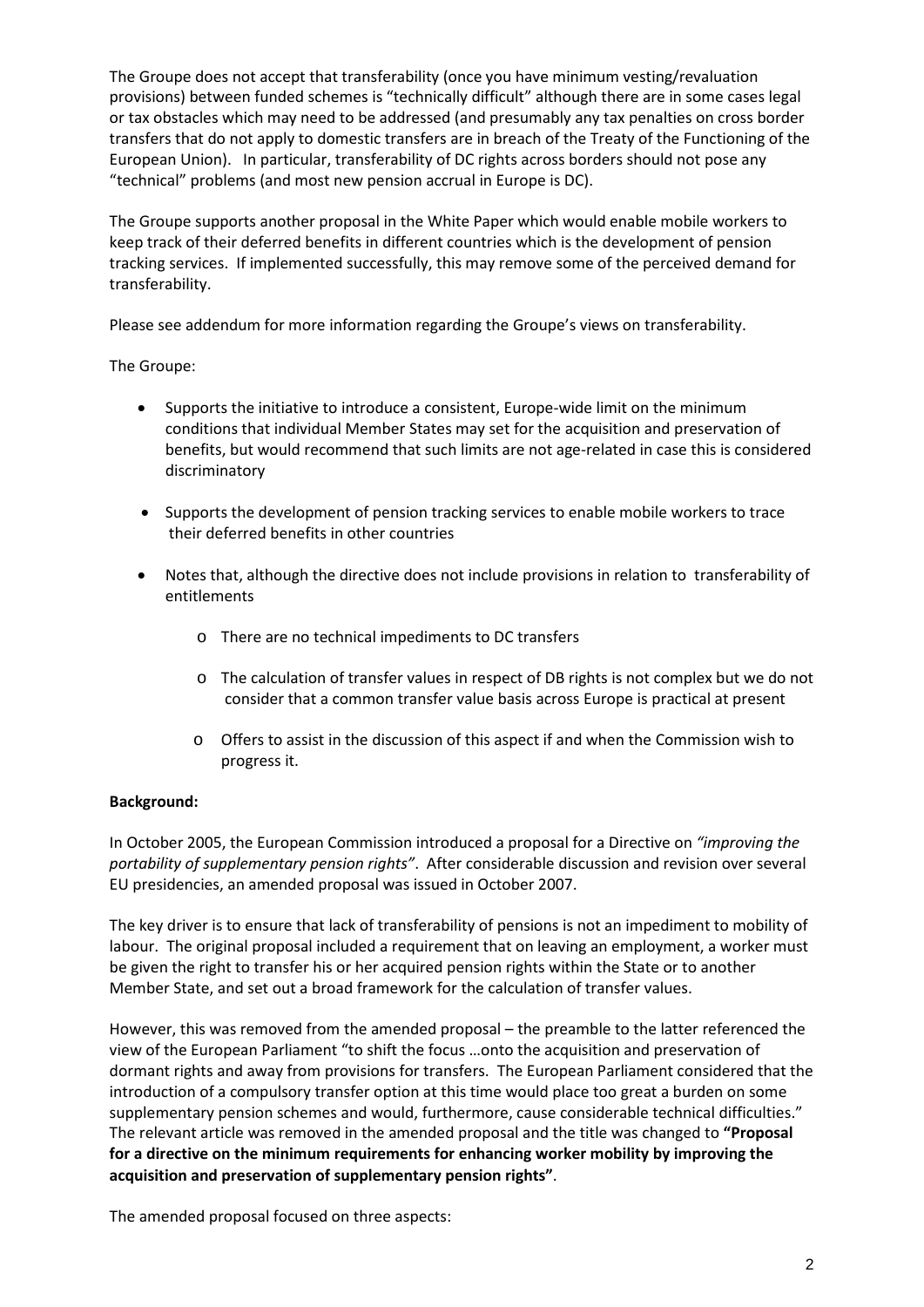- Acquisition of rights (waiting periods, minimum ages, vesting periods)
- Preservation of "dormant" rights (revaluation between leaving and retirement)
- Information on dormant rights

In relation to acquisition of rights, the amended proposal set specific minimum requirements for

- Minimum age for entry to plan 21 years
- Maximum waiting period (unless the minimum age has not been reached) 1 year
- Maximum vesting period i.e. before acquiring a right to benefits on leaving the plan: 1 year if the member has attained age 25, 5 years if the member is under 25.

Where a member leaving employment does not have vested rights, the scheme must reimburse him/her the contributions he/she has paid, or which were "paid on his/her behalf in accordance with national law or collective agreements or contracts" and in a defined contribution arrangement where the member bears the risk, the "investment value arising from these contributions" (presumably whether this is negative or positive).

The proposals in relation to the preservation of dormant rights are:

- Member states must ensure that vested rights can remain in the scheme (although they can set a threshold below which the value of vested rights can be paid to the member on leaving)
- The initial value of these rights is calculated at the termination of employment
- The rights, or their values, must be treated
	- o In line with the value of rights of active members or
	- o In line with pensions in payment or
	- o By other means which are considered fair treatment, such as
		- set as a nominal sum
		- **EXT** increased at a rate of interest or in line with return on investments
		- adjusted in line with inflation or salary increases (which may be subject to a 'proportionate' limit – set out in national legislation or agreed between the social partners).

The proposal also includes some information requirements in addition to those arising under the IORP Directive. Active members should receive, on request, details of

- 1. conditions governing the acquisition of benefits and how their benefits would be determined on leaving service
- 2. the value of their vested rights
- 3. the future treatment of "dormant" rights after leaving .

Former members with deferred rights should receive on request details of the value of their rights and the conditions governing the treatment of their benefits.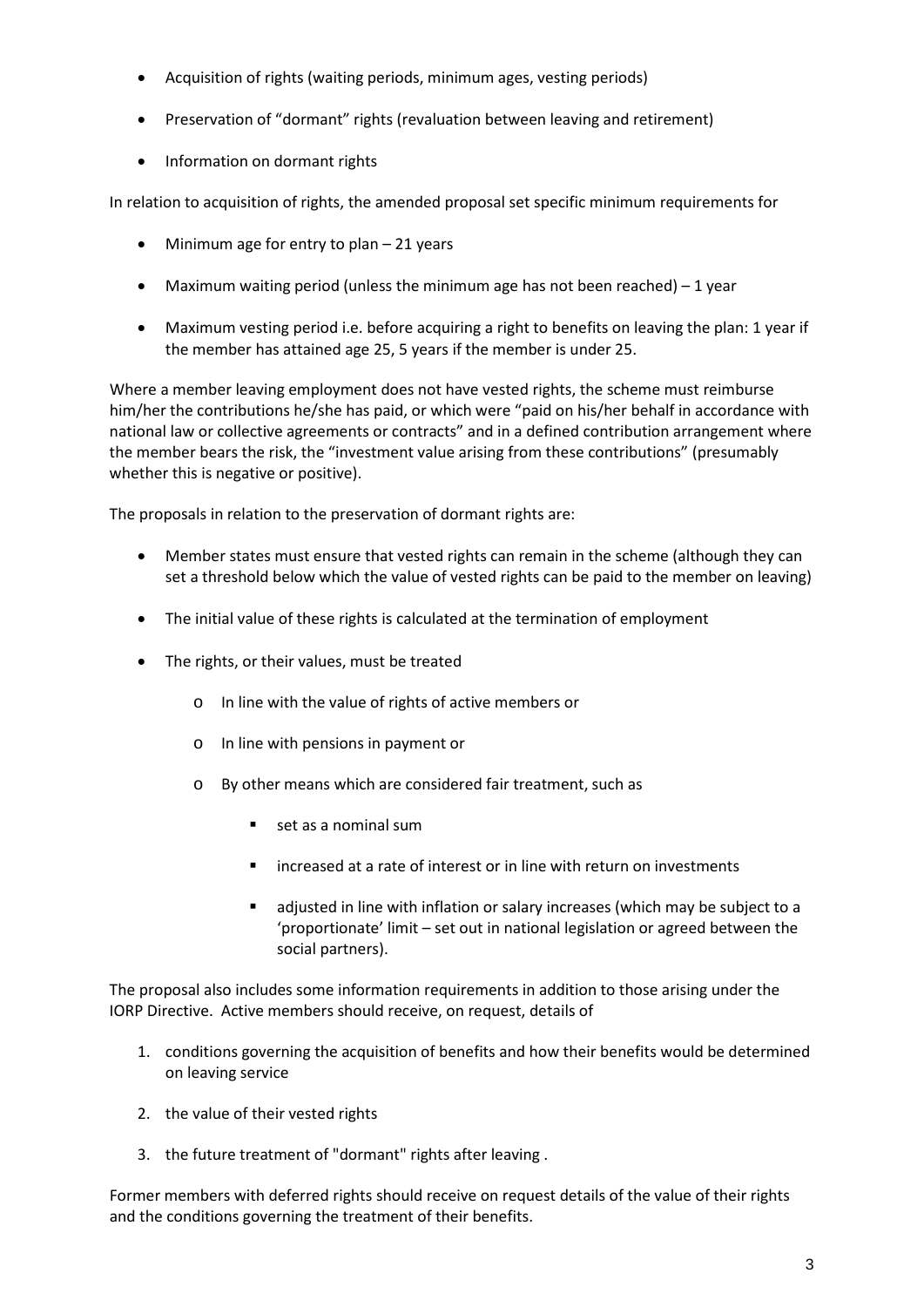The draft proposal provided for implementation by Member States within 2 years of adoption but Member States could be permitted a five year period to implement the acquisition and preservation requirements. It also requires a review to be undertaken by the Commission every 5 years after the implementation date. The first report shall "review the conditions of transferring capital representing workers' supplementary pension rights".

However, the amended proposal was not agreed by the Council as some Member States considered that the proposals were unacceptable.

**Pensions Committee**

**January 2013**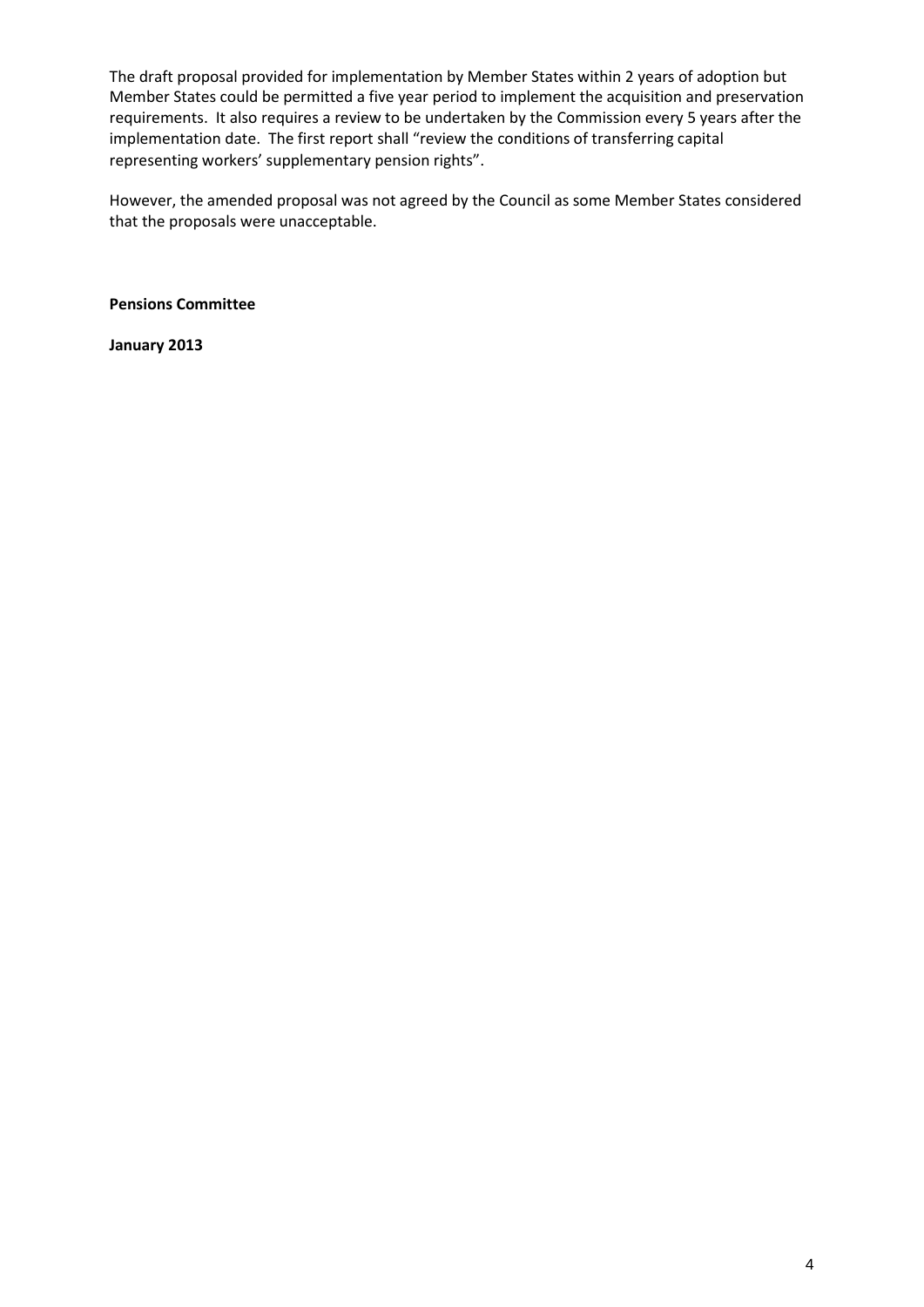### ADDENDUM – **Visions on Transferability**

We realise that physical transfer of rights is not on the agenda. In case of physical transfer we could think of two basic approaches:

1. Preserving pension value for the mobile employee

Using a common set of valuation rules and assumptions on a European level when dealing with a transfer. The accrued pension that is to be transferred is valued on this standard basis. The amount that comes out is transfer sum. The receiving scheme translates this transfer sum back using the same standard valuation assumptions into the types of pension of this receiving scheme. This would lead to actuarial equality of the transferring rights before and after the transfer. So it would preserve the value of the accrued pension for the mobile employee. The difference with the local valuation is then to be borne by either the scheme or the sponsor or both. This is true at both the transferring and the receiving end. Differences with the local valuation basis should not be a problem if the number and size of transfers in equal the numbers and size of transfers out.

2. Financial neutral transfer sum on both ends (higher or lower pension for the mobile employee) The transfer sum is based on the local valuation of the leaving scheme. At the receiving scheme this transfer sum is translated into the types of pension of this receiving scheme using the local valuation rules of the receiving scheme. This approach will be cash neutral for both the leaving as the receiving plan/sponsor. Any difference will lead to a higher or lower value of the transferred pensions for the mobile employee.

The Groupe undertook a survey of the then EU member states in 2001 and this concluded that the approach to calculating transfer values from DB plans (and the responsibility for determining the assumptions) varied significantly across Europe. We then proposed principles for the calculation of transfer values from defined benefit plans which were:

1. The Transfer Value should be the fair value of the benefits to which the member would be entitled as a deferred pensioner on leaving service.

2. Allowance should be made for any entitlement to

- a) Revaluation in the period to retirement
- b) Indexation in the period post retirement
- c) Benefits for dependants on death before or after retirement

3. The Transfer Value should be based on the vested benefits.

4. The mortality tables used should be standard tables which are generally accepted in the member state, unless scheme specific tables can be statistically justified on the basis of adequate scheme experience data.

5. The discount rate should reflect market rates of return expected from classes of asset appropriate to the liabilities, having regard to duration, and revaluation and indexation provisions. Relevant asset classes would include government and corporate fixed-interest bonds, government and corporate index-linked bonds, equities and property.

The Groupe noted that there was considerable scope for different views in relation to the assumptions to be adopted, in particular whether the rate of interest used in placing a value on the acquired rights should represent a market rate i.e. the yield on an appropriate bond, or the expected cost to the plan of providing the benefits which would use a higher interest rate allowing for expected outperformance of the assets held by the plan. This is of course now a very topical issue,